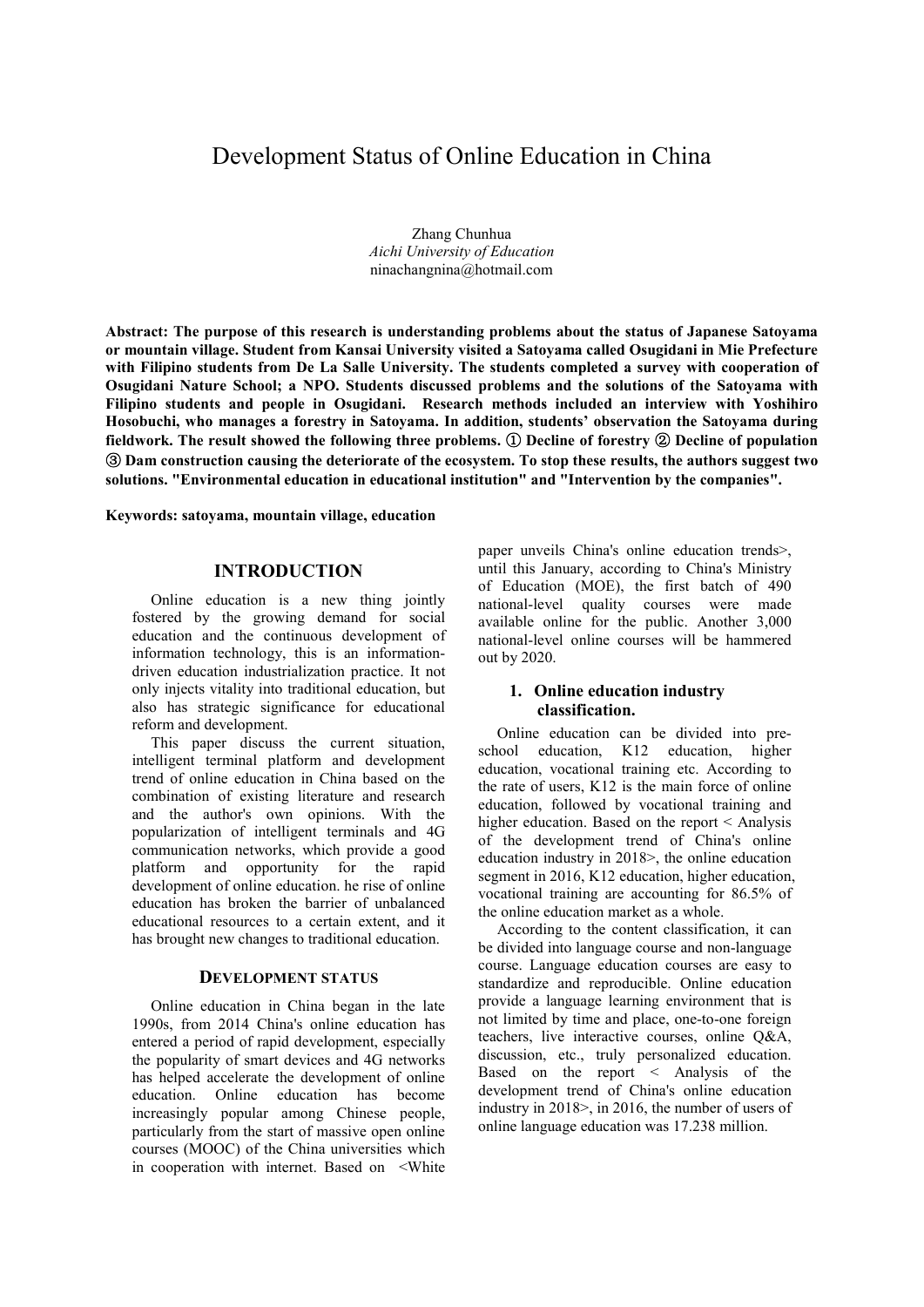## **2. Change of concept**

Firstly, as the younger generation (post-80s and 90s) become parents, they have higher requirements on education for children. Young parents have a higher awareness of online education because of the change in educational ideas. Now young parents are highly recognition of online education and willing to use educational apps and pay for online courses. With the opening of the two-child policy, the number of children in K12-education age group will increase steadily and market demand will further expand.

Secondly is transformation of business philosophy. At present, online education also attracts many investors to enter the industry. With the advancement of technology and the continuous improvement of the teaching methods of online education, many online courses have begun to strongly promote the strong interactive mode of one-on-one live course and online small class education, and with value-added services such as examination and employment consultation. This model is mainly student-centered, which not only gives students a sense of independence for personal thinking, but also enhances students' sense of participation. For students of the K12 age group, the problem of poor self-discipline is effectively solved. The student-centered teaching philosophy will attract more and more students and attract a large amount of capital into the online education market.

# **3. Policy support from China Ministry of Education**

In Nov-14th, 2000, the Ministry of Education issued a Circular on Implementation of the "School to School Link" Project in Primary and Secondary Schools, and decided to implement the "School to School Link" project in primary and secondary schools nationwide. Online education in China has developed rapidly with the rise of Internet+. In 2015, the Ministry of Education of China issued the <Key Points of Education Informationization Work in 2015>, which basically completed the Internet access for primary and secondary schools nationwide, and realized that each school has at least one set of multimedia teaching equipment. Leverage the Internet  $+$  to create a smart education platform to provide high-quality educational resources for left-behind children in remote areas and achieve an educational balance.

#### **4. The advantage of online education**

Online education mainly refers to the interactive teaching mode of real-time or nonreal-time, which is based on multimedia technology as the main media and across the Internet. Online education is being favored by people because of its unique advantages. Based on some reference papers and combine author's opinion, the main advantages are as follows.

One of the most important features of online education is its good interactive performance. Learning online, asking questions, discussing and forming student-centered interactive learning. Online education is more flexible and convenient, easy to manage, and truly realizes fragmented learning, saving a lot of time and management costs. The online education learning method is flexible, and the resources can be selected. The learners can choose the content they want to learn according to their own hobbies and specialties, and realize personalized learning. Educational resources on the web can be updated and supplemented at any time to optimize educational resources from time to time.

# **CHINA'S ONLINE EDUCATION ENTERS THE ERA OF INTELLIGENCE**

Despite a high concentration of online education in PC, mobile-client has the advantage of enabling users to maximize fragmented time to learn, while PC cannot allow users to study in any place and at any time. According to < 38th Statistical Report on Internet Development in China >, up to June 2016,  $92.5\%$  of Chinese internet users are mobile users, meaning that people's living habits are growingly based on smart device, which provides a foundation for mobile online education. Hence, driven by changes in user demand and living habits, domestic online education is shifting from PC to mobile client.

## **1. The number of smart devices education users exceeds 90 million**

According to the <White paper unveils China's online education trends>, until 2017, estimates the number of people applying to online education has already reached 144 million in China, including 120 million who receive educational services on smartphones.

Online education has largely evolved with the wave of smart devices. Although the form of online education has emerged in the PC era, the real so-called online education is still beginning to erupt around 2011, which is exactly the development of the smart devices.